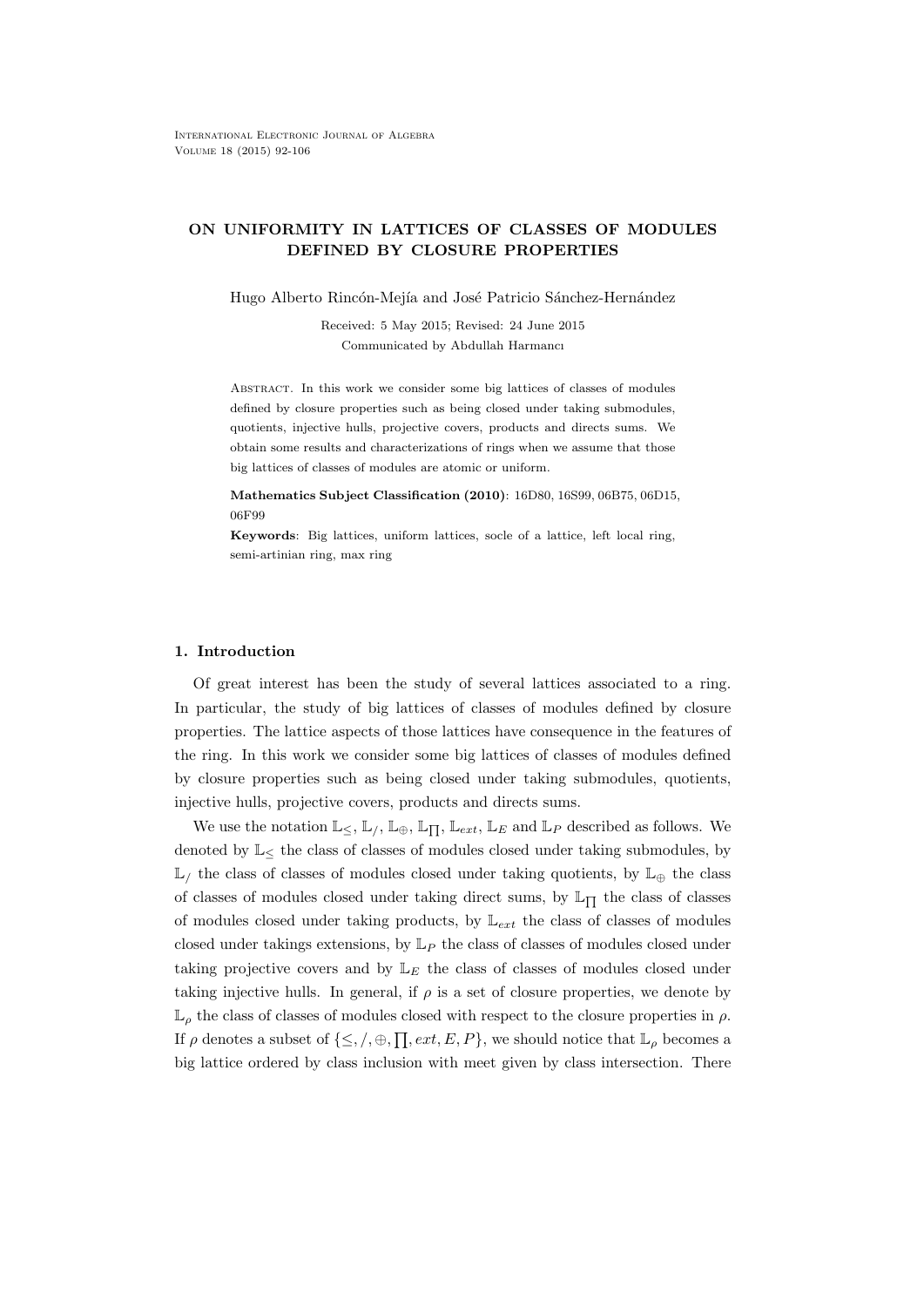are many lattices of module classes of this kind which are interesting to study by themselves. In this paper we will study when  $\mathbb{L}_{\rho}$  is whether atomic or uniform.

In all of the following,  $R$  will denote an associative ring with identity. We say that an R-module  $M$  is compressible if for all nonzero submodule  $N$  there exists a monomorphism  $\alpha : M \to N$ . In a similar way, we say that an R-module M is cocompressible if for every nonzero quotient N there exists an epimorphism  $\alpha : N \to M$ . A ring R is called a V-ring if every simple module is injective. We denote by R-simp a complete set of representatives of isomorphism classes of simple modules. Let  $M, N$  be R-modules. Recall that N is a subquotient of M if N embeds in a quotient of  $M$ , equivalently if N is a quotient of a submodule of  $M$ . Thus each nonzero M has a simple subquotient. We refer the reader to [1] and [4], where the notation for lattices of classes of modules defined by closure properties are introduced, and for notation, terminology and for concepts on lattices, torsion theory and for information about lattices of modules classes, respectively.

### 2. Preliminaries

**Definition 2.1.** If  $\rho$  is a set of closure properties and if C is a class of R-modules, we denote by  $\xi_{\rho}(\mathcal{C})$  the least class of modules containing  $\mathcal{C}$  and being closed under the properties in  $\rho$ .

**Definition 2.2.** Let  $\mathbb{L}$  be a lattice. We say that  $\mathbb{L}$  is *bounded* if there exist  $0, 1 \in \mathbb{L}$ such that for every  $\mathcal{D} \in \mathbb{L}, \underline{0} \leq \mathcal{D}$  and  $\mathcal{D} \leq \underline{1}$ .

**Definition 2.3.** In a lattice  $\mathbb{L}$  with least element  $\underline{0}$ , we say that an element  $a' \in \mathbb{L}$ is a *pseudocomplement* of  $a \in \mathbb{L}$  if  $a'$  is maximal such that  $a \wedge a' = 0$ . L is a pseudocomplemented lattice if all of its elements has a pseudocomplement.

**Definition 2.4.** Let  $\mathbb{L}$  be a bounded lattice. We say that  $0 \neq C \in \mathbb{L}$  is an *atom* if for all  $0 \neq \mathcal{D} \in \mathbb{L}$  such that  $\mathcal{D} \leq \mathcal{C}$  we have that  $\mathcal{D} = \mathcal{C}$ .

It is clear that if C is an atom of  $\mathbb{L}_{\rho}$  and  $0 \neq M \in \mathcal{C}$ , then  $\xi_{\rho}(M) = \mathcal{C}$ .

**Definition 2.5.** Let  $\mathbb{L}$  be a bounded lattice. We define the socle of  $\mathbb{L}$  as the join of all atoms of  $\mathbb L$  and we denote it by  $\mathit{soc}(\mathbb L)$ .

We describe socles for several big lattices of classes of modules.

Theorem 2.6. The following statements hold for a ring R.

- (a)  $\operatorname{soc}(\mathbb{L}_{<})=\{M \in R \text{-}Mod \mid M \text{ is compressible}\}.$
- (b)  $soc(\mathbb{L}_{l}) = \{ M \in R \text{-}Mod \mid M \text{ is cocompressible} \}.$
- (c)  $\operatorname{soc}(\mathbb{L}_{\oplus}) = 0$ .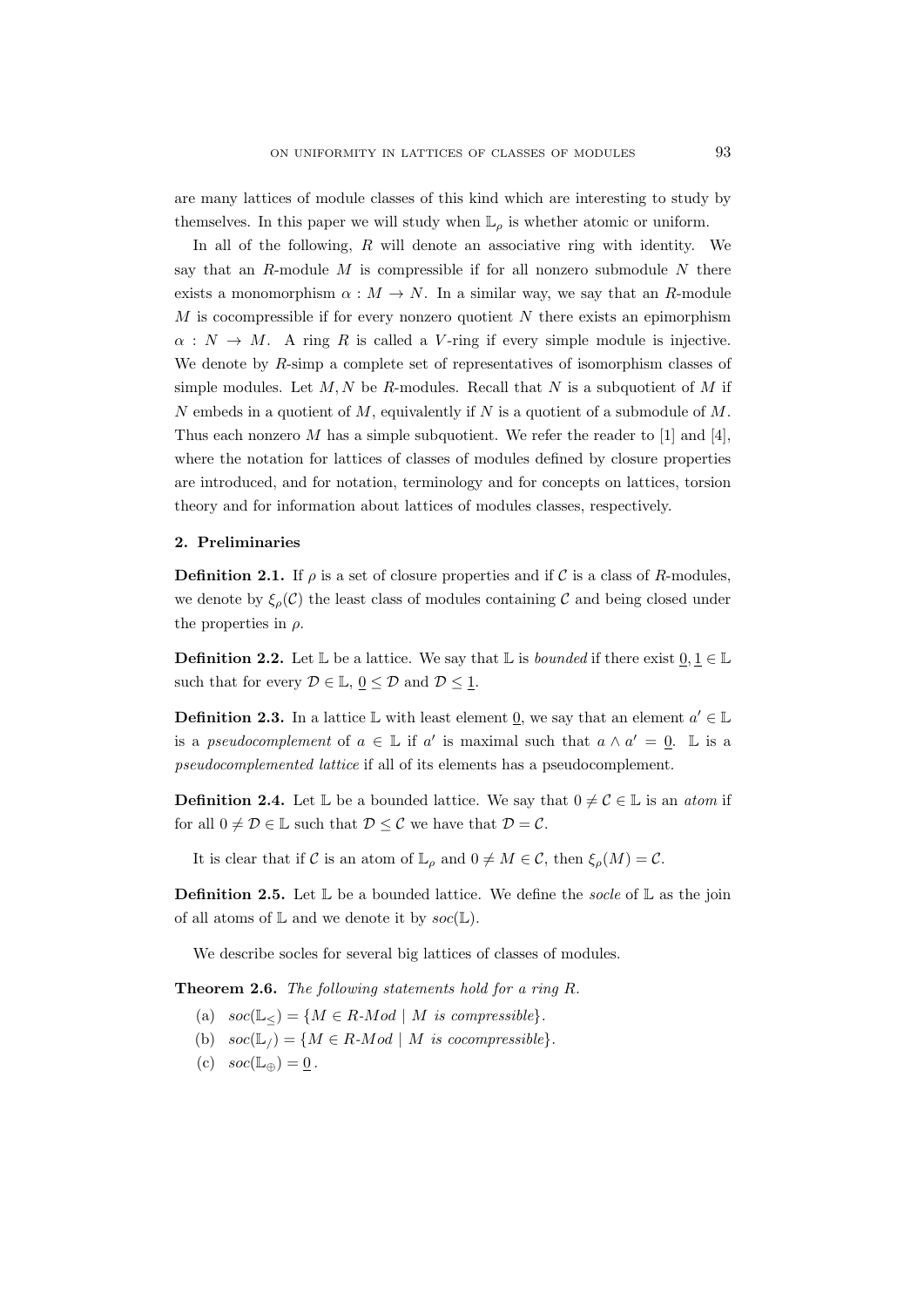- (d)  $\operatorname{soc}(\mathbb{L}_{\Pi}) = 0$ .
- (e)  $\operatorname{soc}(\mathbb{L}_E) = \{ E \in R \text{-}Mod \mid E \text{ is injective} \}.$
- (f)  $soc(\mathbb{L}_P) = \{P \in R \text{-}Mod \mid P \text{ is projective or has not a projective cover}\}.$
- (g)  $soc(\mathbb{L}_{\leq \ell}) = \{ S \in R \text{-}Mod \mid S \text{ is simple} \} \cup \{0\}.$

**Proof.** (a) The atoms in  $\mathbb{L}_{\leq}$  are indeed  $\xi_{\leq}(M)$  with M being a compressible. In fact, if C is an atom and if  $0 \neq M \in \mathcal{C}$ , then  $\xi_{\leq}(M) = \mathcal{C}$ . If  $0 \neq N \leq M$ , then  $\xi_{\leq}(N) = C$  and then  $M \in \xi_{\leq}(N)$ . So M embeds in N, thus M is compressible. Hence, every  $M \in \text{soc}(\mathbb{L}_{\leq})$  is compressible. On the other hand, it is clear that every compressible module generates an atom in  $\mathbb{L}_{\leq}$ . Hence,  $\text{soc}(\mathbb{L}_{\leq}) = \{M \in$  $R\text{-}Mod \mid M$  is compressible}.

(b) The proof is similar to the proof of (a).

(c) If  $\mathcal{C} \in \mathbb{L}_{\oplus}$  is an atom, then  $\xi_{\oplus}(M) = \mathcal{C}$ , for each nonzero module M belonging to C. There exists a set X such that  $|M| < |M^{(X)}|$ . Then  $\xi_{\oplus}(M) = C = \xi_{\oplus}(M^{(X)})$ . Thus  $M \in \xi_{\oplus}(M^{(X)})$  and so  $M \cong (M^{(X)})^{(Y)}$  for some non void set Y. But  $|M| < |M^{(X)}| \le |(M^{(X)})^{(Y)}|$ , a contradiction. Hence,  $\mathbb{L}_{\oplus}$  has no atoms.

(d) It is similar to the proof of (c).

(e) If C is an atom of  $\mathbb{L}_E$ , then  $\mathcal{C} = \xi_E(E) = \{0, E\}$  for some E injective. Thus the atoms are in a one to one correspondence with isomorphism classes of injective modules. Hence  $soc(\mathbb{L}_E) = \{ E \in R \text{-}Mod \mid E \text{ is injective} \}.$ 

(f) Let C be an atom of  $\mathbb{L}_P$ . If  $0 \neq M \in \mathcal{C}$ , then  $\xi_P(M) = \mathcal{C}$ . We have two cases:  $M$  has a projective cover or  $M$  does not have it. If the former case happens, then we have that  $\{0, P(M)\} = \xi_P(P(M)) = \xi_P(M)$ . Thus  $M = P(M)$ . On the other hand, if M does not have a projective cover, then  $C = \mathcal{E}_P(M) = \{0, M\}$ . Hence, the atoms are determined by projective modules or modules which do not have projective cover.

(g) If C is an atom of  $\mathbb{L}_{\leq \mathcal{N}}$ , then  $\mathcal{C} = \{0, S\}$  for some simple module S, because, as we have already noted, every nonzero module has a simple module as a subquotient. On the other hand, every simple module generates an atom. Thus  $\operatorname{soc}(\mathbb{L}_{\leq 1}) = \{S \in$  $R\text{-}Mod \mid S$  is simple}.

**Definition 2.7.** Let  $\mathbb{L}$  be a complete lattice. We say that  $\mathcal{C} \in \mathbb{L}$  is *essential* if for all  $\underline{0} \neq \mathcal{D} \in \mathbb{L}$  we have that  $\mathcal{D} \wedge \mathcal{C} \neq \underline{0}$ . We denote  $\mathfrak{E}(\mathbb{L}) = \bigwedge \{ \mathcal{E} \in$  $\mathbb{L} \mid \mathcal{E}$  is essential in  $\mathbb{L} \}$ .

If  $\mathcal{E} \in \mathbb{L}$  is essential, it is clear that for all atom C in  $\mathbb{L}$ , we have that  $\mathcal{C} \leq \mathcal{E}$ . Thus  $\mathit{soc}(\mathbb{L}) < \mathcal{E}$  for every essential element  $\mathcal{E}$  in  $\mathbb{L}$ .

A class of R-modules is called stable when it is closed under taking injective hulls.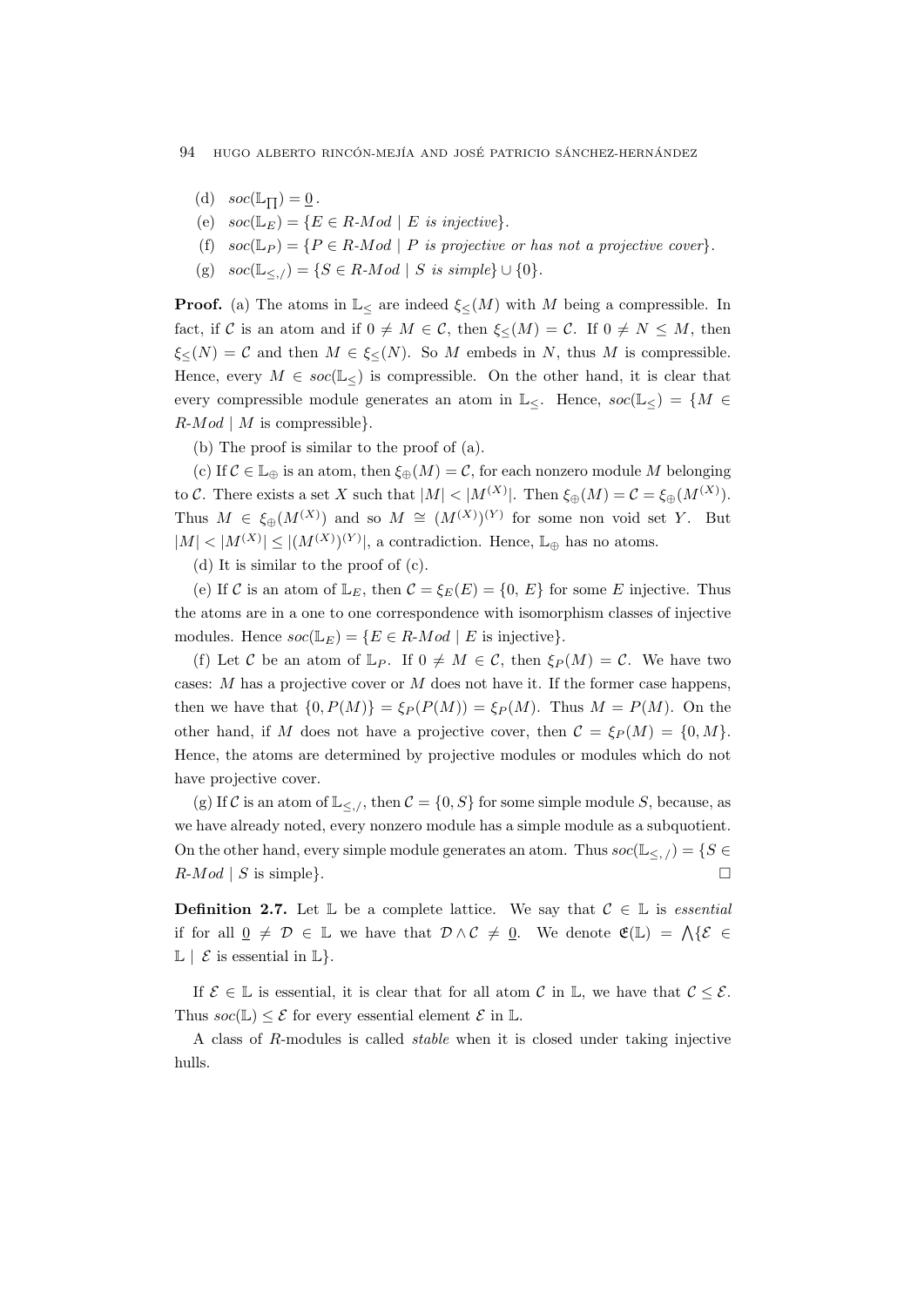Proposition 2.8. The following statements hold for a ring R.

- (a)  $\operatorname{soc}(\mathbb{L}_E) = \mathfrak{E}(\mathbb{L}_E).$
- (b)  $\operatorname{soc}(\mathbb{L}_P) = \mathfrak{E}(\mathbb{L}_P).$
- (c)  $soc(\mathbb{L}_{\oplus}) = \mathfrak{E}(\mathbb{L}_{\oplus}).$
- (d)  $\operatorname{soc}(\mathbb{L}_{\Pi}) = \mathfrak{E}(\mathbb{L}_{\Pi}).$

**Proof.** (a) It suffices to show that  $soc(\mathbb{L}_E)$  is essential. Let  $\underline{0} \neq C \in \mathbb{L}_E$ . Since C is stable, then there exists an injective module  $0 \neq E$  in C. Thus  $C \wedge soc(\mathbb{L}_E) \neq 0$ . Hence,  $soc(\mathbb{L}_E)$  is essential and hence,  $soc(\mathbb{L}_E) = \mathfrak{E}(\mathbb{L}_E)$ .

(b) The proof is similar to the proof of (a).

(c) Let  $0 \neq M \in R$ -*Mod* and define  $\mathcal{C}_M = \{0 \neq L \in R$ -*Mod*|L is not a direct summand of M}. We claim that  $\mathcal{C}_M \in \mathbb{L}_{\oplus}$  and  $\mathcal{C}_M$  is essential. Let  $\{L_i\}_{i\in I}$  be a family of modules in  $\mathcal{C}_M$ . If  $\bigoplus_{i\in I}L_i$  were a direct summand of M, then  $L_i$  would be a direct summand of M for each  $i \in I$ , a contradiction. Thus  $\bigoplus_{i \in I} L_i \in \mathcal{C}_M$  and thus  $\mathcal{C}_M$  is closed under direct sums. Now we show that  $\mathcal{C}_M$  is essential in  $\mathbb{L}_{\oplus}$ . Let  $\mathcal{D} \in \mathbb{L}_{\oplus}$  and  $0 \neq N \in \mathcal{D}$ . If  $N \in \mathcal{C}_M$ , then we have finished.

Now suppose that  $N \notin \mathcal{C}_M$ . There exists a set X such that  $|M| < |N^{(X)}|$ . Thus  $N^{(X)}$  is not a direct summand of M. So  $0 \neq N^{(X)} \in \mathcal{D} \wedge \mathcal{C}_M$ . Therefore  $\mathcal{C}_M$  is essential in  $\mathbb{L}_{\Phi}$ .

Since  $M \notin \mathcal{C}_M$ ,  $M \notin \mathfrak{E}(\mathbb{L}_{\oplus})$ . Thus  $\mathit{soc}(\mathbb{L}_{\oplus}) = \underline{0} = \mathfrak{E}(\mathbb{L}_{\oplus})$ .

(d) The proof is similar to the proof of (c).  $\Box$ 

**Definition 2.9.** Let R be a ring and let  $\sigma$  and  $\rho$  be such that  $\sigma \subseteq \rho \subseteq \{\leq,$  $\mathcal{A}_1, \oplus, \prod, ext, E, P$ . We say that  $\mathcal{C} \in \mathbb{L}_{\sigma}$  is  $\sigma - \rho$  essential if for all  $\underline{0} \neq \mathcal{D} \in \mathbb{L}_{\sigma}$ such that  $\mathcal{D} \leq \xi_{\rho}(\mathcal{C})$  then we have  $\mathcal{C} \wedge \mathcal{D} \neq \underline{0}$ .  $\mathbb{L}_{\sigma}$  is called  $\sigma - \rho$  uniform if each nonzero  $\mathcal{C} \in \mathbb{L}_{\sigma}$  is  $\sigma - \rho$  essential.

Recall that a bounded lattice  $\mathbb L$  is atomic if for all nonzero  $\mathcal{C} \in \mathbb L$  there exists an atom  $\mathcal{D} \in \mathbb{L}$  such that  $\mathcal{D} \leq \mathcal{C}$ .

**Theorem 2.10.** Let  $\mathbb{L}_{\sigma}$  be a  $\sigma - \rho$  uniform lattice. If  $\mathbb{L}_{\sigma}$  is atomic, then  $\mathbb{L}_{\rho}$  is atomic.

**Proof.** Suppose that  $\mathbb{L}_{\sigma}$  is atomic and let  $\underline{0} \neq \mathcal{C} \in \mathbb{L}_{\rho}$ . Then  $\mathcal{C} \in \mathbb{L}_{\sigma}$  and there exists an atom  $\mathcal{D} \in \mathbb{L}_{\sigma}$  such thath  $\mathcal{D} \leq \mathcal{C}$ . So  $\xi_{\rho}(\mathcal{D}) \leq \mathcal{C}$ . We claim that  $\xi_{\rho}(\mathcal{D})$  is an atom in  $\mathbb{L}_{\rho}$ . Indeed, let  $\underline{0} \neq \mathcal{A} \in \mathbb{L}_{\rho}$  such that  $\mathcal{A} \leq \xi_{\rho}(\mathcal{D})$ . Therefore,  $\mathcal{A} \in \mathbb{L}_{\sigma}$ . Since  $\mathbb{L}_{\sigma}$  is  $\sigma - \rho$  uniform,  $\mathcal{D} \wedge \mathcal{A} \neq \underline{0}$  and since  $\mathcal{D}$  is an atom in  $\mathbb{L}_{\sigma}$ , we have  $\mathcal{D} = \mathcal{D} \wedge \mathcal{A} \leq \mathcal{A}$ . Thus  $\xi_{\rho}(\mathcal{D}) \leq \mathcal{A}$  and  $\xi_{\rho}(\mathcal{D}) = \mathcal{A}$ . Then  $\xi_{\rho}(\mathcal{D})$  is an atom in  $\mathbb{L}_{\rho}$ . Hence  $\mathbb{L}_{\rho}$  is atomic.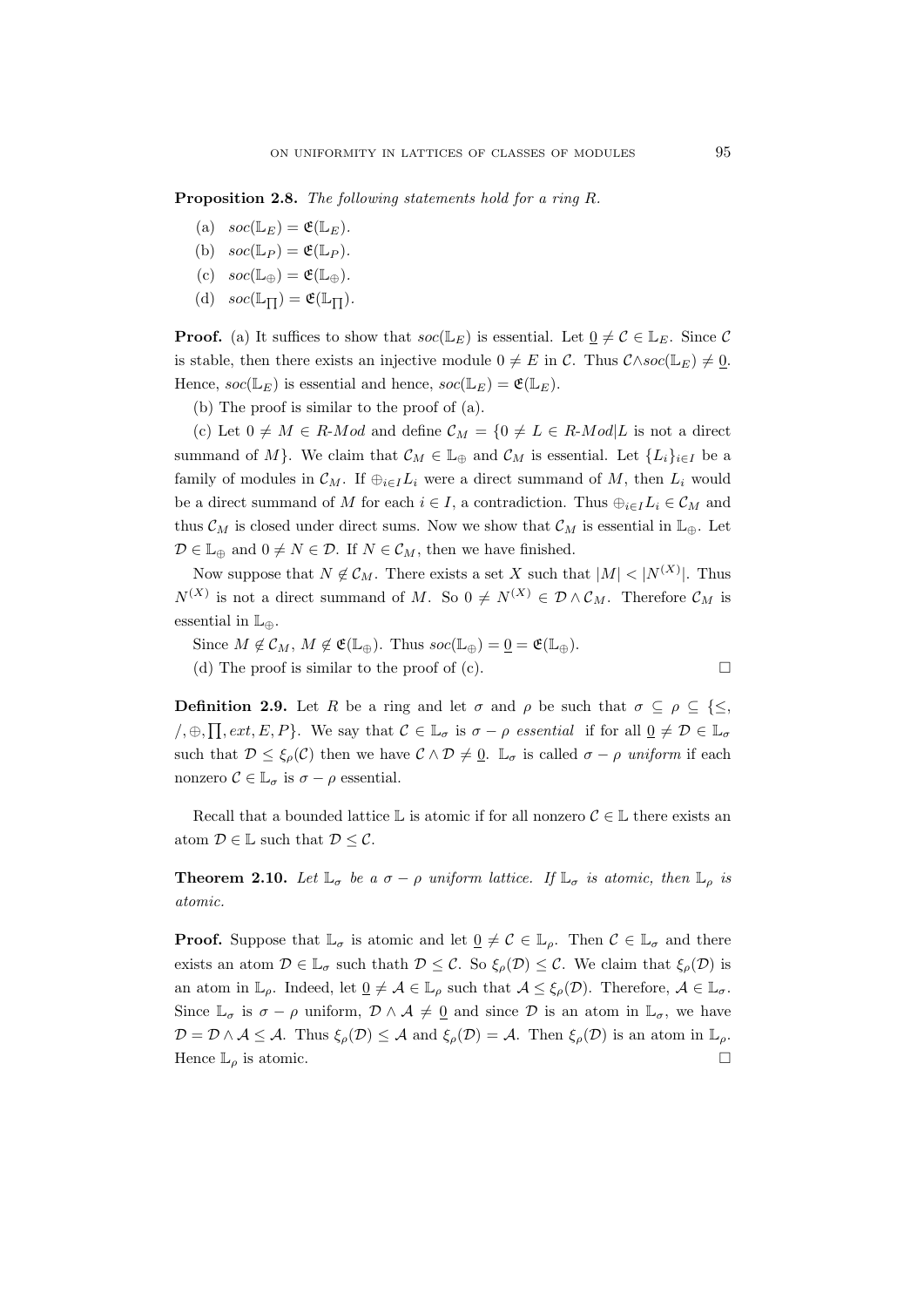# 3. Atoms and uniformity

Recall that a bounded lattice  $\mathbb L$  is called *uniform* if the meet of any nonzero elements of L is nonzero.

**Theorem 3.1.** If  $\mathbb{L}_{\sigma}$  is  $\sigma - \rho$  uniform, then  $\mathbb{L}_{\sigma}$  is uniform if and only if  $\mathbb{L}_{\rho}$  is uniform.

**Proof.** Suppose that  $\mathbb{L}_{\sigma}$  is uniform and let  $\underline{0} \neq C, \mathcal{D} \in \mathbb{L}_{\rho}$ . Then  $C, \mathcal{D} \in \mathbb{L}_{\sigma}$ . By hypothesis, we have that  $C \wedge D \neq \underline{0}$ . Hence,  $\mathbb{L}_{\rho}$  is uniform.

Conversely, let  $\mathbb{L}_{\rho}$  be uniform and take  $\underline{0} \neq \mathcal{C}, \mathcal{D} \in \mathbb{L}_{\sigma}$ . Thus  $\xi_{\rho}(\mathcal{C}) \wedge \xi_{\rho}(\mathcal{D}) \neq \underline{0}$ . Let  $\mathcal{A} = \xi_{\rho}(\mathcal{C}) \wedge \xi_{\rho}(\mathcal{D})$ . Since  $\mathcal{A} \in \mathbb{L}_{\sigma}$ ,  $\mathcal{A} \leq \xi_{\rho}(\mathcal{C})$  and  $\mathbb{L}_{\sigma}$  is  $\sigma - \rho$  uniform, we have that  $A \wedge C \neq 0$ . Then since  $A \wedge C \leq A \leq \xi_o(D)$  and since D is  $\sigma - \rho$  essential, we have that  $A \wedge C \wedge D \neq 0$ . So  $C \wedge D \neq 0$ . Hence,  $\mathbb{L}_{\sigma}$  is uniform.

Lemma 3.2.  $\mathbb{L}_{\leq}$  is  $\{\leq\} - \{\leq,\oplus\}$  uniform.

**Proof.** Let  $0 \neq C \in \mathbb{L}$ <sub><</sub> and  $0 \neq N \in \xi_{\leq \oplus}(\mathcal{C})$ . We claim that  $C \wedge \xi_{\leq}(N) \neq \underline{0}$ . Since  $N \in \xi_{\leq,\oplus}(\mathcal{C})$ , there exists a monomorphism  $N \stackrel{\alpha}{\rightarrow} \oplus_{i \in I} \{M_i\}$  where  $M_i \in \mathcal{C}$  $\forall i \in I$ , so that, for every  $0 \neq x \in N$ ,  $\alpha(x)$  can be written as  $m_{i_0} + \cdots + m_{i_k}$ . Let us choose  $0 \neq x \in N$  such that k be least. This choice yields  $(0 : m_{i_s}) = (0 : m_{i_r})$ for all  $0 \le r, s \le k$ . So  $(0 : x) = (0 : m_{i_0}).$ 

Therefore

$$
Rx \cong \frac{R}{(0:x)} = \frac{R}{(0:m_{i_0})} \cong Rm_{i_0}.
$$

So  $Rx \stackrel{\cong}{\rightarrow} Rm_{i_0} \hookrightarrow M_{i_0}$  and  $Rx \leq N$ . Then  $C \wedge \xi \leq (N) \neq 0$ . Hence  $\mathbb{L}_{\leq}$  is  $\{\leq\} - \{\leq,\oplus\}$  uniform.

A ring R with an additive endomorphism D satisfying  $D(ab) = D(a)b + aD(b)$ is called a *differential ring* and we say that  $R$  is a ring with derivation  $D$ .

Let k be a field with derivation D and let  $k[y, D]$  denote the ring of differential polynomials in the indeterminate  $y$  with coefficients in  $k$ , i.e., the additive group of  $k[y, D]$  is the additive group of the ring of polynomials in the indeterminate y with coefficients in k, and multiplication in  $k[y, D]$  is defined by  $ya = ay + D(a)$  for all  $a \in K$ , and its consequences.

Let  $k$  be a field of characteristic 0 and  $D$  be a derivation of  $k$ . A result due to Kolchin ([6, Theorem, p.771]) asserts the existence of a field  $k \subseteq U$  and a derivation  $\overline{D}$  of U extending D such that the equation

$$
p(x, \overline{D}(x), \cdots, \overline{D}^{(n)}(x)) = 0
$$
 n arbitrary,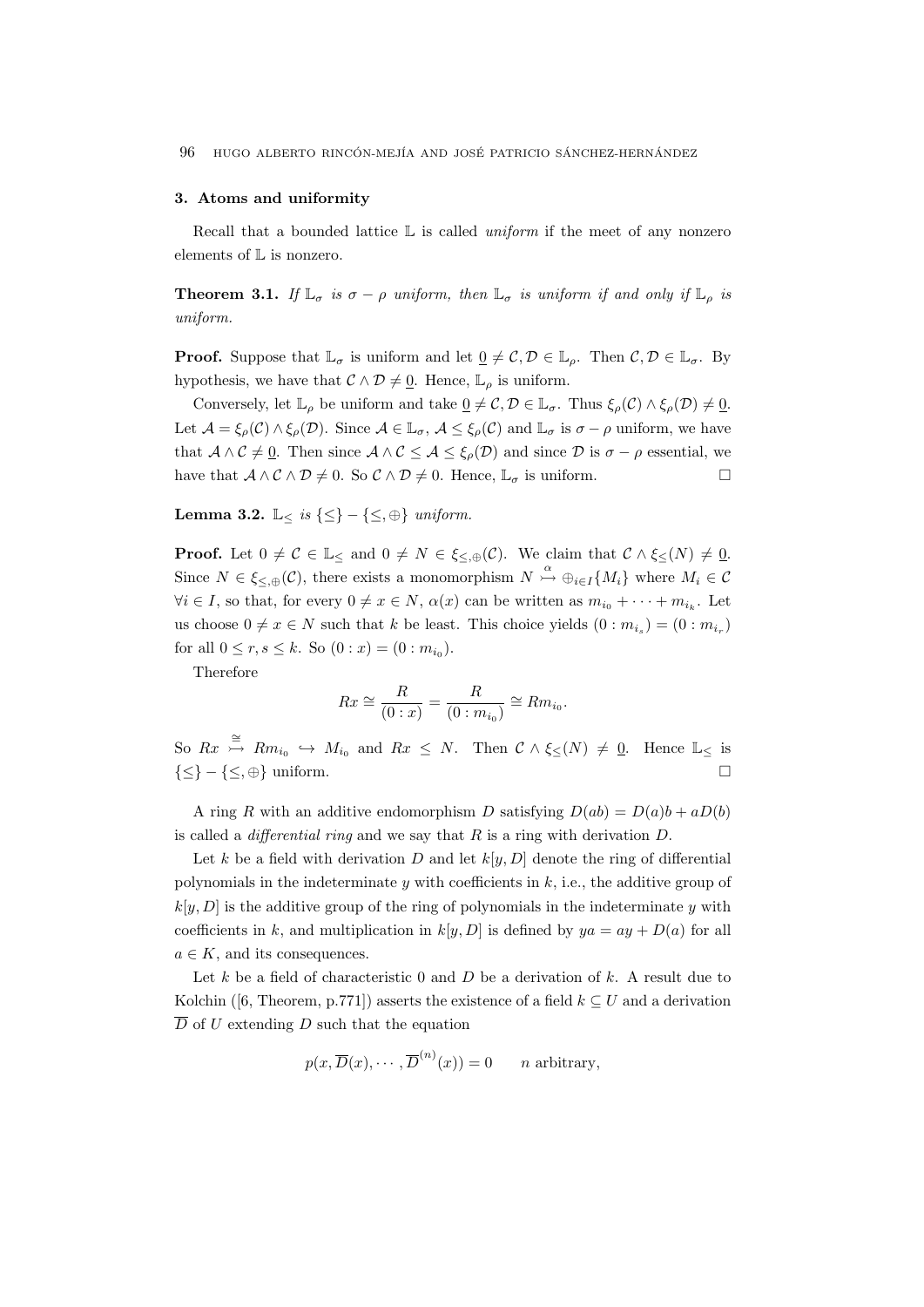has a solution  $\xi \in U$  for all  $p(X) \in U[X_1, ..., X_{n+1}] - U$ . Furthermore, every homogeneous linear differential equation in  $\overline{D}$  over U has a nontrivial solution in U. Such a field  $U$  is called a universal extension of  $k$  or a universal differential field, see [6, Theorem, p. 771].

Let k be a universal differential field with derivation D. We denote  $R = K[y, D]$ , see [3, p. 76]. We have the next theorem for  $R$  [3, Theorem 1.4].

Theorem 3.3. The ring R has the following properties.

- (1) R is a principal right and left ideal domain.
- (2) R is a simple ring (and  $soc(R) = 0$ ).
- (3)  $R$  is a right  $V$ -ring.
- $(4)$  R is not a field.
- (5) R has, up to isomorphism, a unique simple right R-module.

**Example 3.4.** L<sub>≤</sub> is not always  $\{\leq\} - \{\leq$ ,  $\prod\}$  uniform. Let  $R^*$  denote the opposite ring of R. Then by Theorem 3.3,  $R^*$  is a left local left V-ring and soc $(R^*) = 0$ . Let S be the simple module. Since  $R^*$  is a left V-ring, then we have that S is an injective module. As  $R^*$ -simp has only one member, which is an injective module, then we have that  $R^*$  embeds in a product  $S^X$ . Thus  $R^* \in \xi_{\leq \Pi}(S)$ . Since  $\operatorname{soc}(R^*)=0$ , we have that  $\xi_{\leq}(R^*) \wedge \xi_{\leq}(S) = \underline{0}$ . Hence  $\mathbb{L}_{\leq}$  is not  $\{\leq\} - \{\leq,\prod\}$  uniform.

Lemma 3.5.  $\mathbb{L}_{\leq,\ell}$  is  $\{\leq,\ell\}-\{\leq,\ell\},\}$  uniform.

**Proof.** Let  $\underline{0} \neq C \in \mathbb{L}_{\leq \alpha}$  and  $0 \neq N \in \xi_{\leq \alpha}(\mathcal{C})$ . We claim that  $C \wedge \xi_{\leq \alpha}(\alpha) \neq \underline{0}$ . By hypothesis there exists an epimorphism  $\alpha$  such as in the following diagram:

$$
\bigoplus_{i\in I} M_i \xrightarrow{\alpha} M
$$

where  $M_i \in \mathcal{C}, \forall i \in I$ .

Choose  $0 \neq x \in N$  such that  $x = \alpha(m_{i_0} + \cdots + m_{i_k})$  with k least. Then  $(0: m_{i_s}) = (0: m_{i_r})$  for all  $0 \le r, s \le k$ . Thus  $(0: x) = (0: m_{i_0})$ .

Therefore

$$
Rx \cong \frac{R}{(0:x)} \cong \frac{R}{(0:m_{i_0})} \cong Rm_{i_0}.
$$

So  $Rx \stackrel{\cong}{\rightarrow} Rm_{i_0} \hookrightarrow M_{i_0}$  and  $Rx \leq N$ . Then  $C \wedge \xi_{\leq \gamma}(N) \neq \underline{0}$ . Hence  $\mathbb{L}_{\leq \gamma}$  is  $\{\leq,\}/\}-\{\leq,\!/,\oplus\}$  uniform.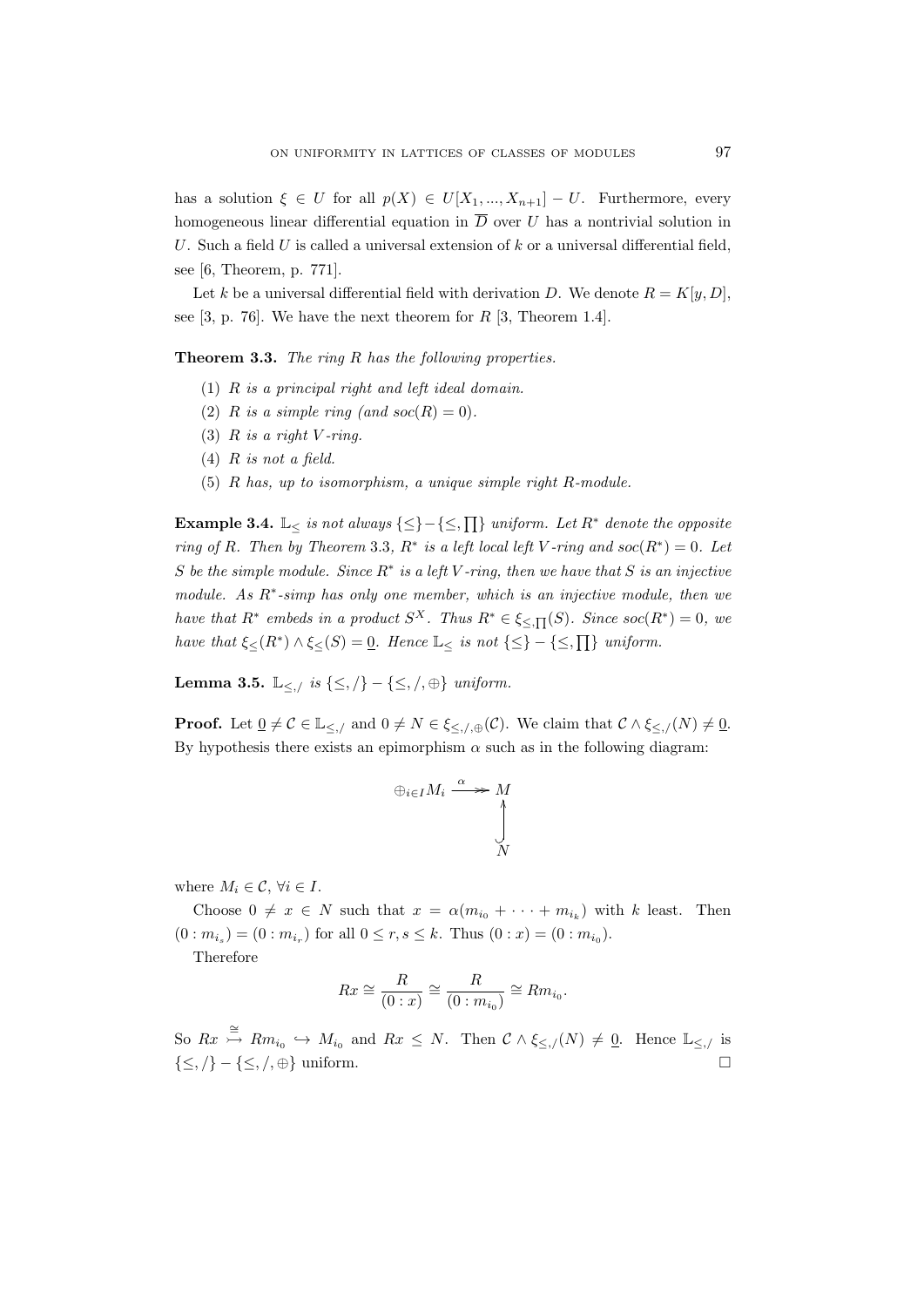Let  $\mathcal{C}, \mathcal{D}$  be two classes of R-modules. We define

$$
(\mathcal{C} : \mathcal{D}) = \left\{ L \in R \text{-}Mod \mid \text{there exist } M \in \mathcal{C}, N \in \mathcal{D} \text{ and an exact} \atop \text{sequence } 0 \to M \to L \to N \to 0 \right\}.
$$

A class of R-modules closed under isomorphism is called with zero if it contains the zero module.

**Remark 3.6.** Let  $C, D$  and  $\mathcal E$  be three classes with zero of R-modules. Then  $((\mathcal{C} : \mathcal{D}) : \mathcal{E}) = (\mathcal{C} : (\mathcal{D} : \mathcal{E}))$ , see [2, Proposition 2.2].

We can define recursively:  $C^{0} = \{0\}$  and  $C^{:(n+1)} = (C : C^{n})$ .

**Remark 3.7.** Let C be a class with zero of R-modules. Then  $\xi_{ext}(\mathcal{C}) = \bigcup_{n \in \mathbb{N}} \mathcal{C}^n$ .

**Proof.** First let us take  $\bigcup_{n\in\mathbb{N}}\mathcal{C}^{\cdot n} \in \mathbb{L}_{ext}$ . Suppose that

$$
0\to N\to M\to L\to 0
$$

is exact with  $N, L \in \bigcup_{n \in \mathbb{N}} \mathcal{C}^{\cdot n}$ . Then  $N \in \mathcal{C}^{\cdot n}$  and  $L \in \mathcal{C}^{\cdot m}$  for some  $n, m \in \mathbb{N}$ . This means that  $M \in (\mathcal{C}^n : \mathcal{C}^m) = \mathcal{C}^{:(n+m)}$  by Remark 3.6. Thus  $M \in \bigcup_{n \in \mathbb{N}} \mathcal{C}^m$ .

Now, if  $\mathcal{C} \subseteq \mathcal{D} \in \mathbb{L}_{ext}$ , then  $(\mathcal{C} : \mathcal{C}) \subseteq (\mathcal{D} : \mathcal{D}) = \mathcal{D}$ , and, inductively,  $\mathcal{C}^{\cdot n} \subseteq \mathcal{D}$  for all  $n \in \mathbb{N}$ . Hence  $\bigcup_{n \in \mathbb{N}} C^{n} \subseteq \mathcal{D}$ .

It is easy to see that if C is an hereditary class, then  $\xi_{ext}(\mathcal{C})$  is also an hereditary class. Similarly, if C is a cohereditary class, then  $\xi_{ext}(\mathcal{C})$  is also a cohereditary class. Hence  $C \in \mathbb{L}_{\leq \mathcal{N}}$  implies that  $\xi_{ext}(\mathcal{C}) \in \mathbb{L}_{\leq \mathcal{N},ext}$ .

Lemma 3.8.  $\mathbb{L} \leq$  is  $\{\leq\} - \{\leq, ext\}$  uniform.

**Proof.** Let  $\underline{0} \neq C \in \mathbb{L}_{\leq}$ . It suffices to show that for every nonzero  $M \in \xi_{\leq,ext}(C)$ we have that  $\mathcal{C} \wedge \xi \leq (M) \neq \underline{0}$ . It follows from Remark 3.7 that  $\xi \leq_{ext}(\mathcal{C}) = \xi_{ext}(\mathcal{C}) =$  $\bigcup_{n\in\mathbb{N}}\mathcal{C}^{\mathbb{N}}$ .

If  $0 \neq M \in \bigcup_{n \in \mathbb{N}} C^{n}$ , then  $M \in \mathcal{C}^{\cdot n}$ , for some  $n \in \mathbb{N}$ . Let us choose the least n with this property.

If  $n = 1$ , then  $M \in \mathcal{C}$ .

If  $n > 1$ , then  $M \in (\mathcal{C}: \mathcal{C}^{(n-1)})$ , and thus there exists an exact sequence

$$
0\to L\stackrel{f}\to M\stackrel{g}\to N\to 0
$$

with  $L \in \mathcal{C}$  and  $N \in \mathcal{C}^{:(n-1)}$ .

Thus  $0 \neq L \in \mathcal{C} \wedge \xi_{\leq}(M)$ . Hence  $\mathbb{L}_{\leq}$  is  $\{\leq\} - \{\leq, ext\}$  uniform.

Lemma 3.9. L<sub>/</sub> is  $\{/\}$  –  $\{/\}$ , ext} uniform.

**Proof.** The proof is similar to that of Lemma 3.8. □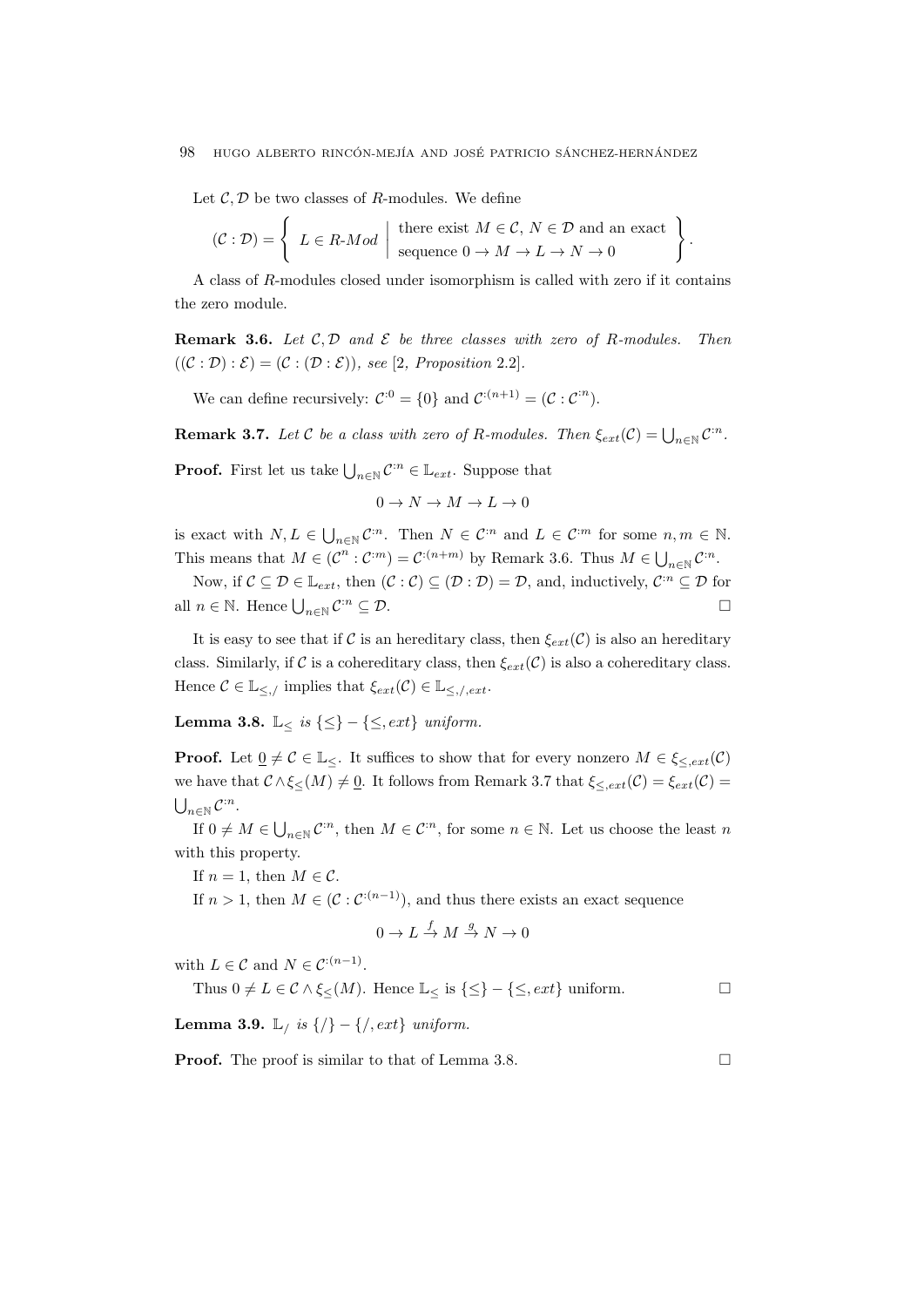**Lemma 3.10.** L<sub>≤,</sub>/ is {≤,/} − {≤,/, ext} uniform.

**Proof.** Let  $\underline{0} \neq C \in \mathbb{L}_{\leq n/2}$ . It is easy to see that  $\xi_{\leq n/2}$ ,  $ext(C) = \xi_{ext}(C) = \bigcup_{n \in \mathbb{N}} C^{n}$ . Suppose that  $0 \neq N$  is such that  $N \in \xi_{\leq n, \ell}(\mathcal{C})$ . We will show that  $\xi_{\leq n, \ell}(N) \wedge \mathcal{C} \neq \underline{0}$ . As  $N \in \bigcup_{n \in \mathbb{N}} \mathcal{C}^{\cdot n}$ , let us take the least  $n$  such that  $N \in \mathcal{C}^{\cdot n}$ .

If  $n = 1$ , then  $N \in \mathcal{C}$  and we are done.

If  $n > 1$ , there exists an exact sequence

$$
0 \to L \xrightarrow{f} N \xrightarrow{g} M \to 0
$$

with  $L \in \mathcal{C}$  and  $M \in \mathcal{C}^{:(n-1)}$ .

Then L is a nonzero subquotient of N in C. Thus  $0 \neq L \in \mathcal{C} \wedge \xi \leq \mathcal{N}$ . Hence  $\mathbb{L}_{\leq \sqrt{\mathbb{L}}}\$  is  $\{\leq,\}/\}$  –  $\{\leq,\}/,ext\}$  uniform.

**Remark 3.11.** ([2, Lemma 1.7; 6, Sec. 2])  $\mathbb{L}_{\leq n}$  is a pseudocomplemented big lattice. The pseudocomplement for  $C \in \mathbb{L}_{\leq n}$  is given by

 $\mathcal{C}^{\perp_{\{\leq,\prime\}}} = \{M \in R \text{-}Mod \mid M \text{ does not have a nonzero subquotient in } \mathcal{C}\}.$ 

Moreover,  $C^{\perp_{\{\leq,\prime\}}}$  belongs to  $\mathbb{L}_{\leq,\prime,\oplus,ext}$ .

Lemma 3.12.  $\mathbb{L}_{\leq \mathcal{N}}$  is  $\{\leq,\mathcal{N}\}-\{\leq,\mathcal{N},\oplus,ext\}$  uniform.

**Proof.** Let  $\underline{0} \neq C \in \mathbb{L}_{\leq,r}$  and  $0 \neq N \in \xi_{\leq,r}(\mathcal{C})$ . We claim that  $C \wedge \xi_{\leq,r}(N) \neq \xi_{\leq,r}(N)$ 0. As a consequence of Remark 3.11,  $(C^{\perp_{\{\leq,\}}})^{\perp_{\{\leq,\}}}\}$  belongs to  $\mathbb{L}_{\leq,\neq,\oplus,ext}$  and also it contains C. Then it is clear that  $\xi_{\leq,\ell,\oplus,ext}(\mathcal{C}) \leq (\mathcal{C}^{\perp_{\{\leq,\ell\}}})^{\perp_{\{\leq,\ell\}}}$ .

It is easy to see that  $(\mathcal{C}^{\perp_{\{\leq,\mathcal{N}\}}} )^{\perp_{\{\leq,\mathcal{N}\}}}$  consists precisely of the modules such that each one of its nonzero subquotient has a nonzero subquotient in  $\mathcal{C}$ .

In particular, since  $N$  is a nonzero subquotient of itself, then  $N$  has a nonzero subquotient belonging to C. Then  $\mathcal{C} \wedge \xi \leq \mathcal{C}(N) \neq \underline{0}$ . Hence  $\mathbb{L}_{\leq \mathcal{C}}$  is  $\{\leq \mathcal{C}\}\$  $\langle \theta, \theta \rangle$ , ext} uniform.

The following result is a direct consequence of Theorem 2.6.

Theorem 3.13. Let R be a ring. Then the following statements hold.

- (1)  $\mathbb{L}<$  is atomic if and only if each nonzero  $M \in R$ -Mod has a compressible submodule.
- (2)  $\mathbb{L}_i$  is atomic if and only if each nonzero  $M \in R$ -Mod has a cocompressible quotient.
- (3)  $\mathbb{L}_{\oplus}$  and  $\mathbb{L}_{\Pi}$  are never atomic.
- (4)  $\mathbb{L}_E$  and  $\mathbb{L}_P$  are always atomic.

**Lemma 3.14.** For each ring R,  $\mathbb{L}_{\leq n}$  is atomic.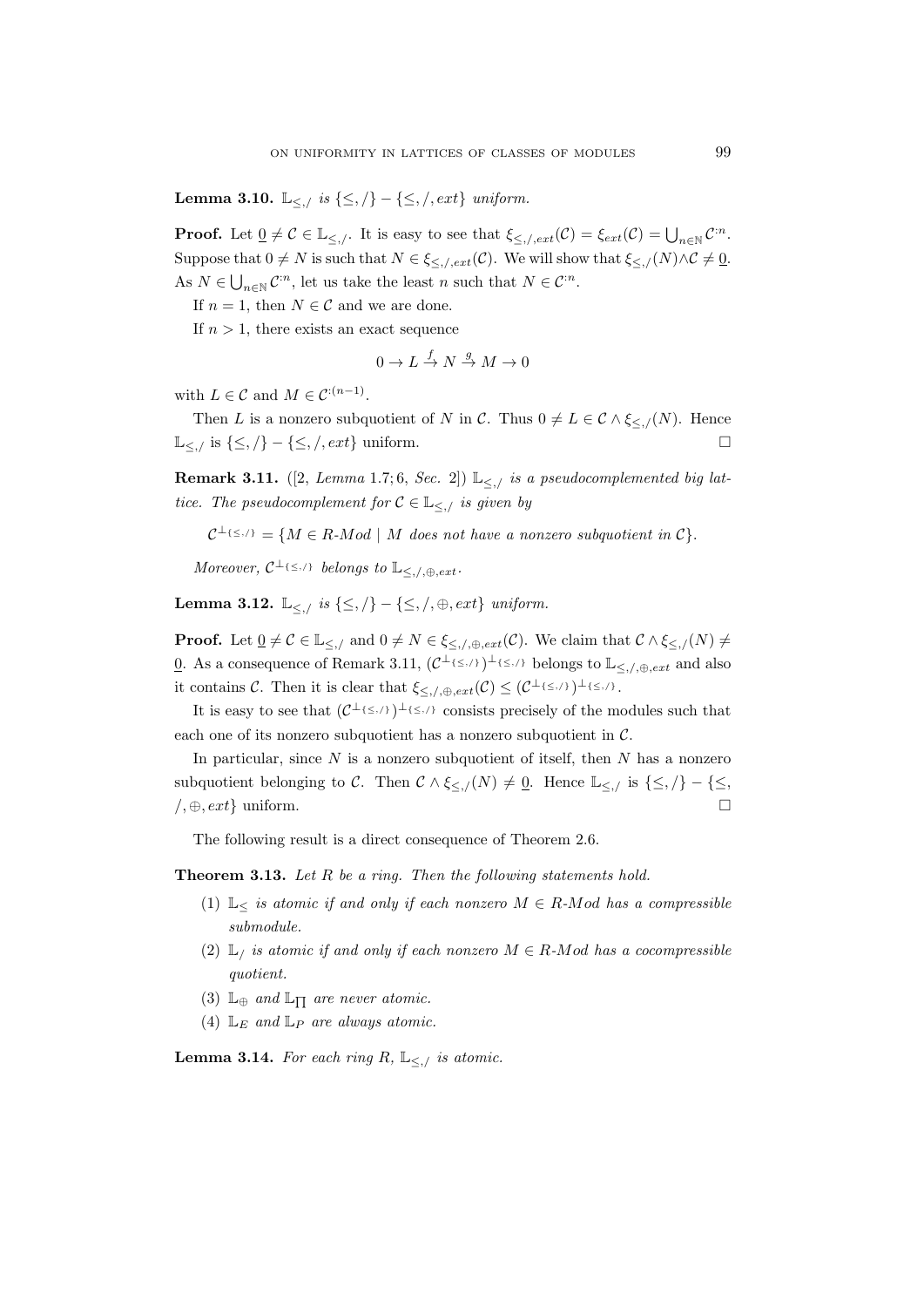Proof. It follows from the fact that every nonzero module has a nonzero simple subquotient.

**Lemma 3.15.** For each ring R,  $\mathbb{L}_{\leq,\ell,\oplus}$  is atomic.

**Proof.** By Lemma 3.5, we have that  $\mathbb{L}_{\leq \mathcal{N}}$  is  $\{\leq \mathcal{N}\} - \{\leq \mathcal{N}, \oplus\}$  uniform. Then by Theorem 2.10,  $\mathbb{L}_{\leq \cdot/\oplus}$  is atomic.

**Lemma 3.16.** For each ring R, both  $\mathbb{L}_{\leq \cup, ext}$  and  $\mathbb{L}_{\leq \cup, \oplus, ext}$  are atomic.

**Proof.** The proof is similar to that of Lemma 3.15. □

Theorem 3.17. The following statements are equivalent for a ring R.

- (i)  $\mathbb{L}_{\leq}$  is uniform.
- (ii)  $R$  is left local and left semi-artinian.

**Proof.** Suppose that  $\mathbb{L}_{\leq}$  is uniform. Let S, S' be simple modules. Thus  $\{0, S\}$ ,  ${0, S' \in \mathbb{L}_{\le}}$ . By hypothesis,  ${0, S} \wedge {0, S'} \neq \underline{0}$ . So  ${0, S} = {0, S'}$  and hence  $S \cong S'$ . Then R is a left local ring.

Let  $0 \neq M \in R$ -*Mod.* Then  $\xi \leq (M) \wedge \{0, S\} \neq \underline{0}$ . Therefore  $S \in \xi \leq (M)$ . Thus S embeds in  $M$ . Hence  $R$  is left semi-artinian.

Conversely, suppose that  $R$  is left local and left semi-artinian. It suffices to show that  $\xi \leq (N) \wedge \xi \leq (M) \neq 0$  for any nonzero  $N, M \in R$ -Mod. But this follows from the fact that as  $R$  is left local and left semi-artinian, then a copy of the simple module  $RS$  embeds both in M and in N. Thus  $S \in \xi \leq (N) \wedge \xi \leq (M)$ .

Theorem 3.18. The following statements are equivalent for a ring R.

- (i)  $\mathbb{L}_{\le,ext}$  is uniform.
- (ii)  $R$  is left local and left semi-artinian.

**Proof.** By Lemma 3.8, we have that  $\mathbb{L}_{\leq}$  is  $\{\leq,\}$  –  $\{\leq,\text{ext}\}$  uniform. Then by Theorem 3.1,  $\mathbb{L}_{\leq,ext}$  is uniform if and only if  $\mathbb{L}_{\leq}$  is uniform. But from Theorem 3.17 we have that  $\mathbb{L}_{\leq}$  is uniform if and only if R is left local and left semi-artinian. Hence  $\mathbb{L}_{\leq,ext}$  is uniform if and only if R is left local and left semi-artinian.  $\Box$ 

Theorem 3.19. The following statements are equivalent for a ring R.

- (i)  $\mathbb{L}_{\leq \oplus}$  is uniform.
- (ii)  $R$  is left local and left semi-artinian.

**Proof.** The proof is similar to that of Theorem 3.18.

Theorem 3.20. The following statements are equivalent for a ring R.

(i)  $\mathbb{L}_i$  is uniform.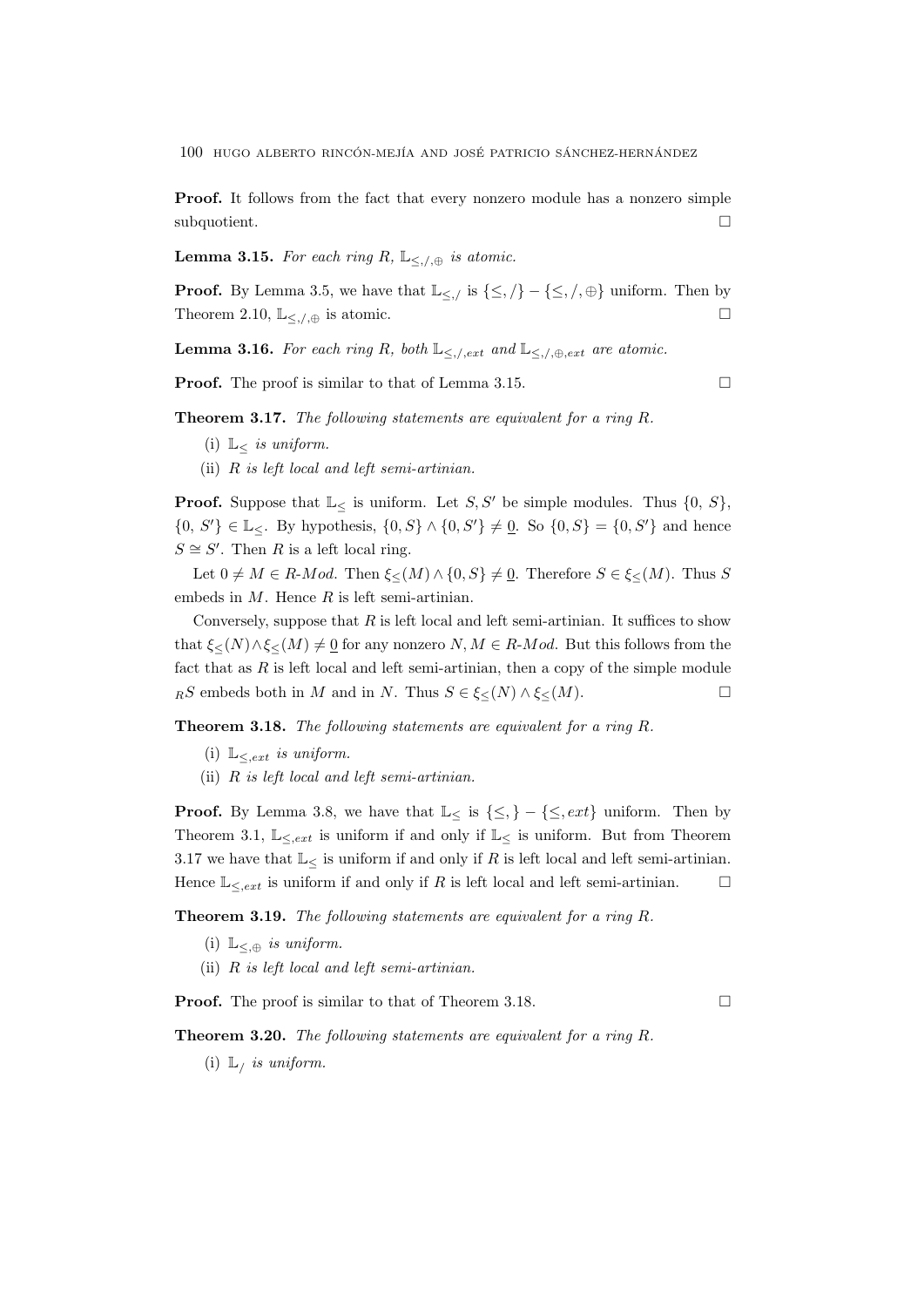(ii) R is left max and left local.

**Proof.** Suppose that  $\mathbb{L}_l$  is uniform. Let S, S' be simple modules. Thus  $\{0, S\}$ ,  $\{0,$  $S'$ } ∈ L<sub>/</sub>. Then by hypothesis,  $\{0, S\} \wedge \{0, S'\} \neq \underline{0}$ . Thus  $\{0, S\} = \{0, S'\}$  and  $S \cong S'$ . Hence R is left local.

Let  $0 \neq M \in R$ -*Mod.* Then  $\xi(M) \wedge \{0, S\} \neq 0$ . Therefore  $S \in \xi(M)$ . Thus there exists an epimorphism  $M \to S$ . Then there exists  $N \leq M$  such that  $M/N \cong S$ . This implies that N is a maximal submodule of M. Hence R is left max ring.

Conversely, suppose that R is left local and left max. Let  $0 \neq N, M \in R$ -Mod. Since R is left max, there exist maximal submodules  $M_1 \leq M$  and  $N_1 \leq N$ respectively. Therefore  $M/M_1 \cong S \cong N/N_1$ , because R is left local. Thus  $0 \neq S \in \xi/(M) \wedge \xi/(N)$ . Hence, L<sub>/</sub> is uniform.

Theorem 3.21. The following statements are equivalent for a ring R.

- (i)  $\mathbb{L}_{\ell,ext}$  is uniform.
- (ii) R is left max and left local.

**Proof.** It follows from Theorem 3.20 and Lemma 3.9. □

Theorem 3.22. The following statements are equivalent for a ring R.

- (i)  $\mathbb{L}_{\oplus}$  *is uniform.*
- (ii) R is semisimple and left local.

**Proof.** Suppose that  $\mathbb{L}_{\oplus}$  is uniform. Let  $0 \neq M, P \in R$ -Mod with P being a projective module. By hypothesis,  $\xi_{\oplus}(M) \wedge \xi_{\oplus}(P) \neq \underline{0}$ . So there exist sets X, Y such that  $M^{(X)} \cong P^{(Y)}$ . Since P is projective, then  $P^{(Y)}$  and  $M^{(X)}$  are projective. Hence each module  $M$  is projective. Thus  $R$  is a semisimple ring.

Let S, S' be two simple modules. Then  $\xi_{\oplus}(S) \wedge \xi_{\oplus}(S') \neq \underline{0}$ . So there exist sets  $X, Y$  such that  $S^{(X)} \cong S'^{(Y)}$ . Therefore  $S \cong S'$ . Thus R is left local.

Conversely, suppose that R is semisimple and left local. Let  $0 \neq M, N \in R$ -Mod and let S denote the simple module. Since R is semisimple, then  $M \cong S^{(X)}$  and  $N \cong S^{(Y)}$  for some sets X, Y. Let Z be a infinite set such that  $|X|, |Y| \leq |Z|$ . Then  $M^{(Z)} \cong (S^{(X)})^{(Z)} \cong S^{(X \times Z)} \cong S^{(Z)} \cong S^{(Y \times Z)} \cong (S^{(Y)})^{(Z)} = N^{(Z)}$ . Therefore  $0 \neq M^{(Z)} \in \xi_{\oplus}(M) \wedge \xi_{\oplus}(N)$ . Hence  $\mathbb{L}_{\oplus}$  is uniform.

Theorem 3.23. The following statements are equivalent for a ring R.

- (i)  $\mathbb{L}_{\Pi}$  is uniform.
- (ii) R is semisimple and left local.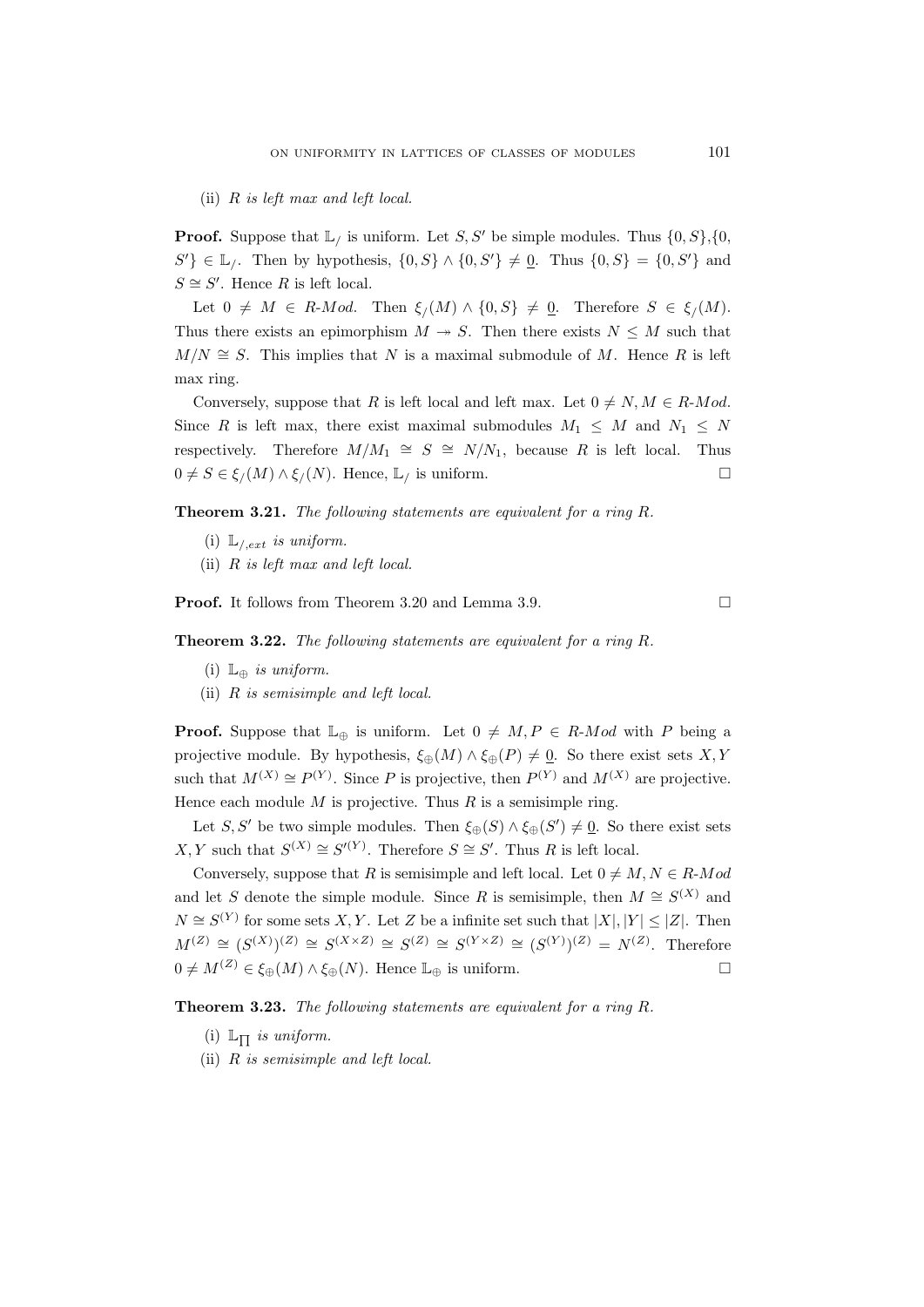**Proof.** Suppose that  $\mathbb{L}_{\Pi}$  is uniform. Let  $0 \neq M$ ,  $E \in R$ -Mod with E as an injective module. Then by hypothesis,  $\xi_{\Pi}(M) \wedge \xi_{\Pi}(E) \neq \underline{0}$ . So there exist sets X, Y such that  $M^X \cong E^Y$ . Since E is injective, then  $E^Y$  is also injective. Thus  $M^X$  is injective. Therefore  $M$  is injective. Hence  $R$  is semisimple.

Let S, S' be two simple modules. Then  $\xi_{\Pi}(S) \wedge \xi_{\Pi}(S') \neq \underline{0}$ . So there exist sets  $X, Y$  such that  $S^X \cong S^{\prime Y}$ . Therefore  $S \cong S'$ . Thus R is left local.

Conversely, suppose that R is semisimple and left local. Let  $0 \neq M, N \in R$ -Mod. Then, if S is the simple module,  $M \cong S^{(X)}$ ,  $N \cong S^{(Y)}$  for some sets X, Y. Let Z be a infinite set such that  $|M|, |N| \leq |Z|$ . We can assume that R is non trivial. Then  $2 \leq |M|, |N|$  and thus  $|2^Z| \leq |M^Z| \leq |Z^Z| \leq |(2^Z)^Z| = |2^{(Z \times Z)}| = |2^Z|$ . Hence  $|M|^{|Z|} = |2|^{|Z|}$ . Similarly,  $|N|^{|Z|} = |2|^{|Z|}$ . Then  $|M|^{|Z|} = |N|^{|Z|}$ .

On the other hand, there exists a set A such that  $M^Z \cong S^{(A)}$ . Since  $M^Z$  is infinite, then  $S^{(A)}$  is infinite. Therefore  $|S^{(A)}| = max\{|S|, |A|\}$ , because  $|M^Z| =$  $|S^{(A)}|$ . Since  $|S| \leq |S^{(X)}| = |M| < |M^Z| = |S^{(A)}| = max\{|S|, |A|\}$ , we have that  $|S| < max\{|S|, |A|\}.$  Thus  $|A| = max\{|S|, |A|\} = |M^Z|.$ 

Similarly, there exists a set B such that  $N^Z \cong S^{(B)}$  and  $|N^Z| = |B|$ . Thus  $|A| = |B|$ . Then  $M^Z \cong S^{(A)} \cong S^{(B)} \cong N^Z$ . So  $0 \neq M^Z \in \xi_{\prod}(M) \wedge \xi_{\prod}(N)$ . Hence  $\mathbb{L}_{\Pi}$  is uniform.

Proposition 3.24. The following statements are equivalent for a ring R.

- (i)  $\mathbb{L}_E$  is uniform.
- (ii)  $R$  is trivial.

**Proof.** Suppose that R is not trivial. Let  $0 \neq E$  be an injective module. Then there exists a set X such that  $|E^X| > |E|$ . Since E and  $E^X$  are injective, then  $\{0, E\}, \{0, E^X\} \in \mathbb{L}_E$  and their meet is  $\{0\}$ . Hence  $\mathbb{L}_E$  is not uniform.

The converse is immediate.  $\hfill \square$ 

Proposition 3.25. The following statements are equivalent for a ring R.

- (i)  $\mathbb{L}_P$  is uniform.
- (ii) R is trivial.

**Proof.** Suppose that R is not trivial. Let  $0 \neq P$  be a projective module. Then there exists a set X such that  $|P^{(X)}|>|P|$ . Since P and  $P^{(X)}$  are projective, then  $\{0, P\}, \{0, P^{(X)}\} \in \mathbb{L}_P$  and their meet is  $\{0\}$ . Thus  $\mathbb{L}_P$  is not uniform.

The converse is immediate.

Proposition 3.26. The following statements are equivalent for a ring R.

- (i)  $\mathbb{L}_{ext}$  is uniform.
- (ii) R is trivial.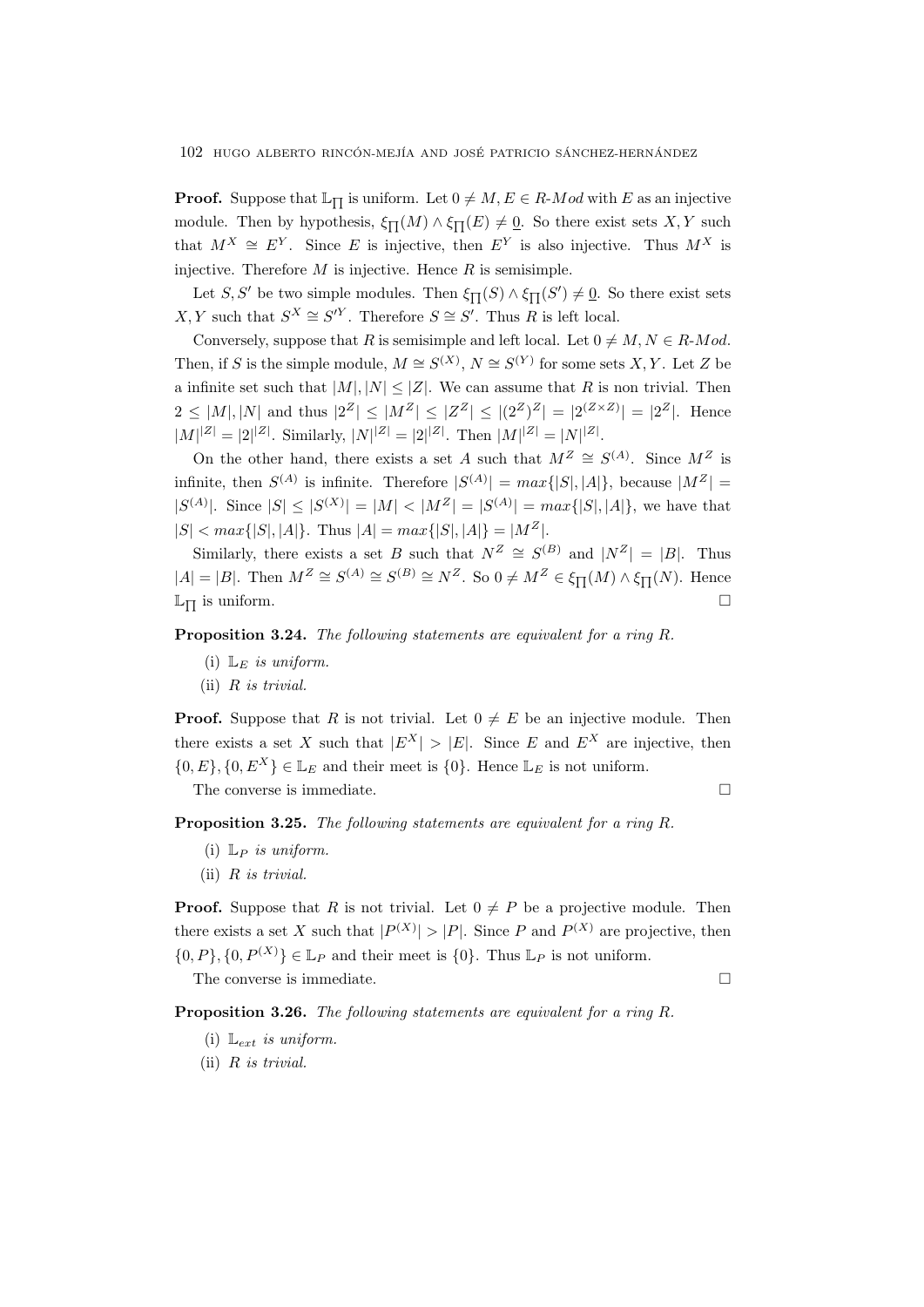**Proof.** Suppose that R is not trivial. Let  $0 \neq E$  be an injective module. Then  ${0, E^X} \in \mathbb{L}_{ext}$  for any infinite set X. Let X, Y be infinite sets such that  $|E^X|$  <  $|E^{Y}|$ . Then  $E^{X} \not\cong E^{Y}$ . Thus  $\{0, E^{X}\}\wedge\{0, E^{Y}\} = \underline{0}$ . Hence  $\mathbb{L}_{ext}$  is not uniform. The converse is immediate.

Theorem 3.27. The following statements are equivalent for a ring R.

- (i)  $\mathbb{L}_{\leq n}$  is uniform.
- (ii)  $R$  is left local.

**Proof.** Suppose that  $\mathbb{L}_{\leq \cdot}$  is uniform. Let  $S, S' \in R$ -Mod be simple modules. Then  ${0, S} \wedge {0, S'} \neq 0$ , since both belong to  $\mathbb{L}_{\leq,\ell}$ , which is uniform. Thus  $S \cong S'$ . Hence  $R$  is left local.

Conversely, suppose that R is left local. Let  $0 \neq M, N \in R$ -Mod. Then there exist simple modules  $S$  and  $S'$  which are subquotients of  $M$  and  $N$  respectively. Thus  $S \cong S'$ , since R is left local. So  $\underline{0} \neq \{0, S\} \leq \xi_{\leq \frac{1}{N}}(M) \wedge \xi_{\leq \frac{1}{N}}(N)$ . Hence  $\mathbb{L}_{\leq \frac{1}{N}}$ is uniform.  $\Box$ 

The following theorem establishes, that left local rings are the rings whose big lattice of Serre classes is uniform.

Theorem 3.28. The following statements are equivalent for a ring R.

- (i)  $\mathbb{L}_{\leq, /, ext}$  is uniform.
- (ii)  $R$  is left local.

**Proof.** By Lemma 3.10, we have that  $\mathbb{L}_{\leq,\ell}$  is  $\{\leq,\ell\} - \{\leq,\ell\}$ , uniform. Then by Theorem 3.1,  $\mathbb{L}_{\leq,ext}$  is uniform if and only if  $\mathbb{L}_{\leq}$  is uniform. But from Theorem 3.27 we have that  $\mathbb{L}_{\leq}$  is uniform if and only if R is left local. Thus  $\mathbb{L}_{\leq}$ ,  $\ell_{ext}$  is uniform if and only if  $R$  is left local.

Theorem 3.29. The following statements are equivalent for a ring R.

- (i)  $\mathbb{L}_{\leq,\prime,\oplus}$  is uniform.
- (ii)  $R$  is left local.

**Proof.** It follows from Theorem 3.27 and Lemma 3.5. □

The following theorem describes rings for which the lattice of hereditary torsion theories is uniform.

Theorem 3.30. The following statements are equivalent for a ring R.

- (i)  $\mathbb{L}_{\leq,\neq,\oplus,ext}$  is uniform.
- (ii) R is left local.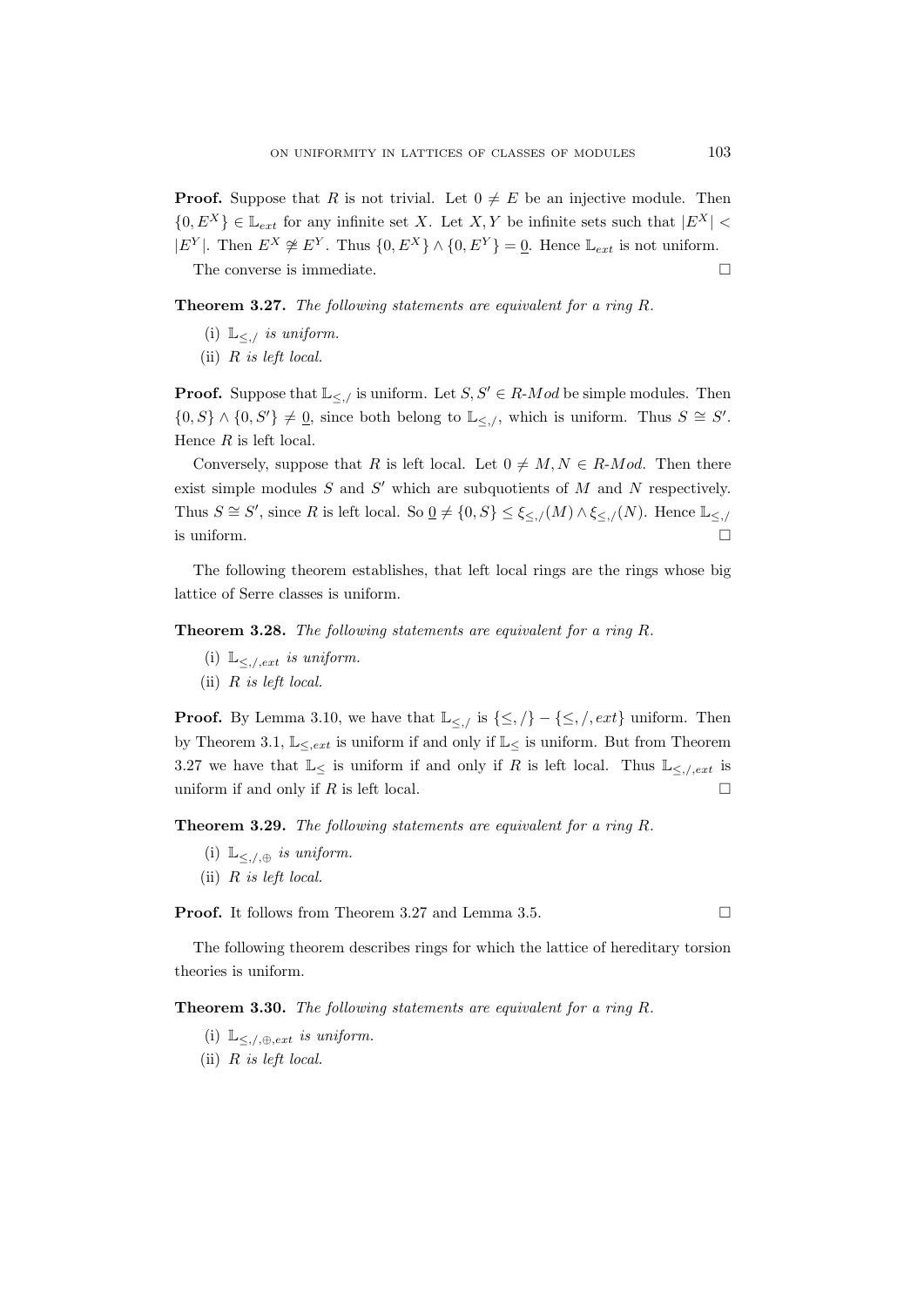**Proof.** It follows from Theorem 3.27 and Lemma 3.12. □

Theorem 3.31. The following statements are equivalent for a ring R.

- (i)  $\mathbb{L}_{\leq E}$  is uniform.
- (ii) R is left semi-artinian and left local.

**Proof.** Assume that  $\mathbb{L}_{\leq E}$  is uniform. Let  $0 \neq M, S \in R$ -Mod, where S is a simple module. Since  $\mathbb{L}_{\leq E}$  is uniform and  $\xi_{\leq E}(E) = \xi_{\leq E}(E)$  for all injective module E, then there exists  $0 \neq N \in R$ -Mod such that  $N \in \xi \leq (E(S)) \wedge \xi \leq (E(M))$ , i.e.,  $N \le E(S)$  and  $N \le E(M)$ . Then  $0 \ne N \cap S$  and  $S \le N \le E(M)$ . Thus,  $0 \neq M \cap S$ . Therefore  $S \leq M$ . Hence R is left semi-artinian.

If  $S$  and  $S'$  are two simple modules, then, as in the above paragraph, we have that  $S \leq S'$ . Therefore  $S \cong S'$ . Hence R is left local.

Conversely, suppose that  $R$  is left semi-artinian left local ring. Let  $M, N$  be two nonzero modules. If S is the simple module, then S embeds both in N and M. Therefore  $0 \neq S \in \xi_{\leq,E}(M) \wedge \xi_{\leq,E}(N)$ . Hence  $\mathbb{L}_{\leq,E}$  is uniform.

Theorem 3.32. The following statements are equivalent for a ring R.

- (i)  $\mathbb{L}_{\oplus}$ , is uniform.
- (ii)  $R$  is left local and left max.

**Proof.** Assume that  $\mathbb{L}_{\oplus,\ell}$  is uniform. Let S be a simple module. Then  $\xi_{\oplus,\ell}(S)$  =  $\{S^{(X)}|X \text{ is a set }\}\.$  Clearly,  $\xi_{\oplus,}/(S)$  is an atom. Therefore,  $\mathbb{L}_{\oplus,}/\Lambda$  has only one atom, because  $\mathbb{L}_{\oplus}$ , is uniform. Hence R has only one type of simple, and thus R is left local.

Let  $0 \neq M \in R$ -*Mod.* Then  $\xi_{\oplus}(M) = \{N \mid \exists \alpha : M^{(X)} \rightarrow N\}$ . Since  $\xi_{\oplus}(S)$ is the unique atom, and since  $\mathbb{L}_{\oplus,\ell}$  is uniform, we have that  $\xi_{\oplus,\ell}(S) \leq \xi_{\oplus,\ell}(M)$ . Therefore, there exists an epimorphism  $M^{(X)} \rightarrow S$  for some set X, because  $S \in$  $\xi_{\oplus}$ ,  $(M)$ . Then S is a quotient of M. Thus M has a maximal submodule. Hence  $R$  is left max.

Suppose that R is left local and left max. Let  $0 \neq M, N \in R$ -Mod and let S denote the unique type of simple modules. Since  $R$  is left max, then there exists a maximal submodule  $M' \leq M$ . Therefore  $M/M' \cong S$ . Thus there exists an epimorphism  $M \to S$ . Then  $S \in \xi_{\oplus}$ ,  $(M)$  and, moreover,  $\xi_{\oplus}$ ,  $(S) \leq \xi_{\oplus}$ ,  $(M)$ .

Similarly, for N we have that  $\xi_{\oplus}$ ,  $(S) \leq \xi_{\oplus}$ ,  $(N)$ . Then  $\underline{0} \neq \xi_{\oplus}$ ,  $(S) \leq \xi_{\oplus}$ ,  $(M) \wedge$  $\xi_{\oplus}\,(N)$ . Hence  $\mathbb{L}_{\oplus}\,$  is uniform.

Proposition 3.33. The following statements are equivalent for a ring R.

- (i)  $\mathbb{L}_{ext,E}$  is uniform.
- (ii) R is trivial.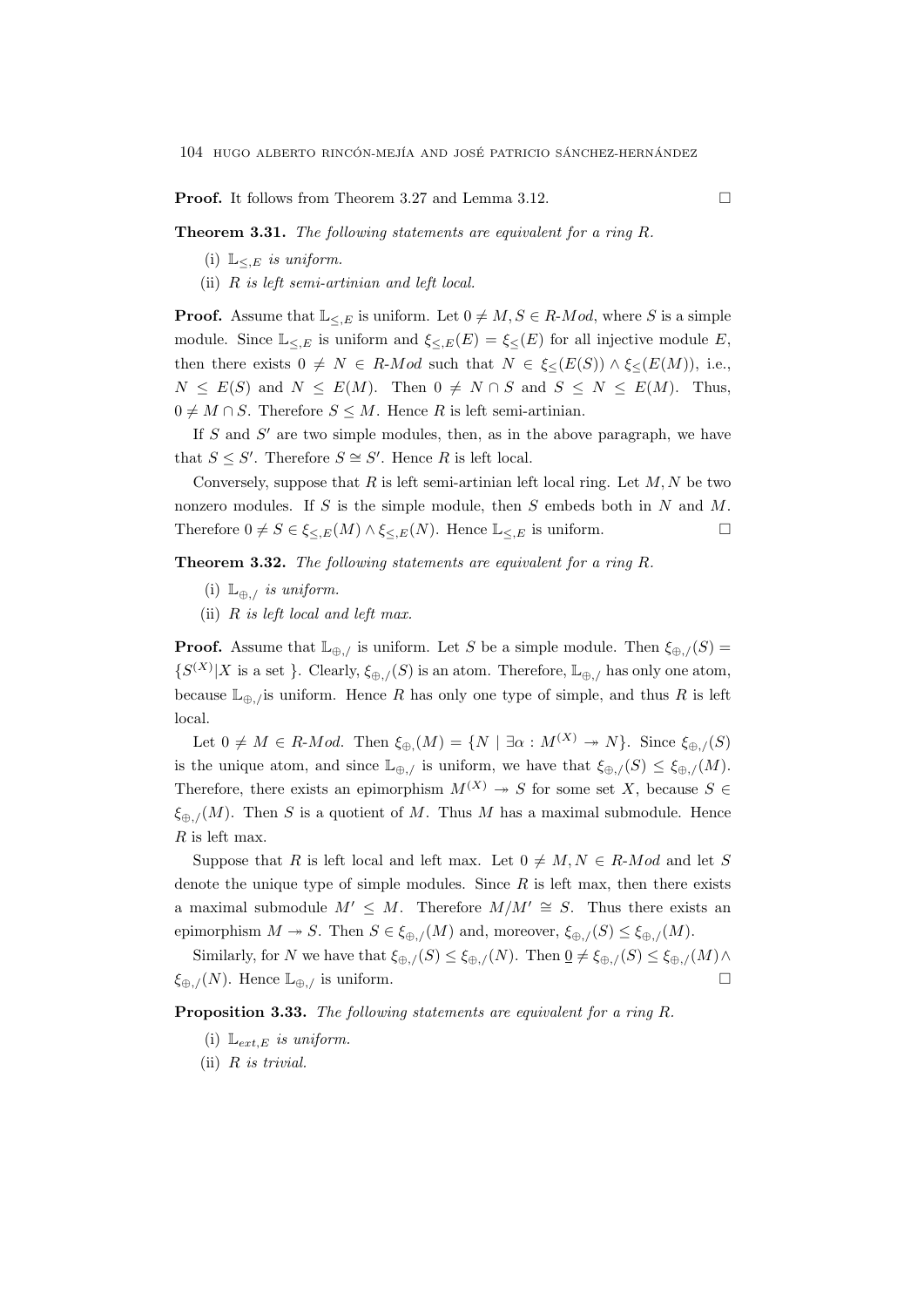**Proof.** Suppose that R is not trivial. Let  $0 \neq E$  be an injective module. Then  $\{0, E^X\} \in \mathbb{L}_{ext,E}$  for any infinite set X. Let X, Y be infinite sets such that  $|E^X|$  <  $|E^{Y}|$ . Then  $E^{X} \not\cong E^{Y}$ . Thus  $\{0, E^{X}\}\wedge\{0, E^{Y}\} = \underline{0}$ . Hence  $\mathbb{L}_{ext,E}$  is not uniform. The converse follows immediately.

**Proposition 3.34.** Let R be a ring. Then  $\mathbb{L}_{ext,P}$  is uniform if and only if R is trivial.

**Proof.** The proof is similar to that of Proposition 3.33.

**Remark 3.35.** (Lemma of Bumby) If A, B are injective modules such that A is isomorphic to a submodule of  $B$  and  $B$  is isomorphic to a submodule of  $A$ , then  $A \cong B$ , see [5, Proposition 3.60].

Theorem 3.36. The following statements are equivalent for a ring R.

- (i)  $\mathbb{L}_{E,\prod}$  is uniform.
- (ii)  $R$  is left local and left semi-artinian.

**Proof.** Assume that  $\mathbb{L}_{E,\Pi}$  is uniform. Notice that if E is injective, then  $\xi_{E,\Pi}(E)$  $=\{E^X \mid X \text{ is a set}\}\.$  Let  $0 \neq M \in R\text{-}Mod$  and S be a simple module. Then since  $\mathbb{L}_{E,\prod}$ , is uniform, there exist sets X, Y such that  $E(S)^X \cong E(M)^Y$ . Therefore  $S \leq E(M)$ . Thus  $S \leq M$ , since  $E(M)$  is the injective hull of M. Hence R is left semi-artinian.

If we take  $M = S'$ , where S' is a simple module, then  $S \leq S'$ . So  $S \cong S'$ . Hence R is left local.

Suppose that  $R$  is left local and left semi-artinian ring. Let  $M, N$  be two nonzero modules and let S be the unique type of simple module. Put  $E = E(S)$ . Since S embeds in M and since R is left semi-artinian, we have that  $E \leq E(M)$ . On the other hand,  $soc(M) = S^{(X)}$  for some set X. Thus  $soc(M)$  is essential in M, because R is left semi-artinian. Then  $E(M) \leq E({\rm soc}(M)$ . Therefore,  $E(M)$  $E(soc(M)) \le E(S^{(X)}) \le E(S^{X}) \le E(S)^{X}$ . Thus,  $E(M) \le E^{X}$ .

If X is infinite, then  $E^X \le E(M)^X \le (E^X)^X \cong E^{X \times X} \cong E^X$ . Then, by the Lemma of Bumby,  $E^X \cong E(M)^X$ .

If X is finite, take  $Y = N$ . Then  $E(M) \leq E(S)^{X} \leq E(S)^{Y} = E^{Y}$  and proceed as in the case when  $X$  is infinite.

Thus in any case, we have that  $E^X \cong E(M)^X$ . Similarly for N, there exists a set Z such that  $E^Z \cong E(N)^Z$ .

Let Y be an infinite set such that  $|X|, |Z| \leq |Y|$ . Then,  $(E(M)^X)^Y \cong (E^X)^Y \cong$  $E^{X\times Y} \cong E^Y \cong E^{Z\times Y} \cong (E^Z)^Y \cong (E(N)^Z)^Y$ . Thus  $E(M)^Y \cong E(N)^Y$ . Then,  $\xi_{E,\Pi}(M) \wedge \xi_{E,\Pi}(S) \neq \underline{0}$ . Hence  $\mathbb{L}_{E,\Pi}$  is uniform.